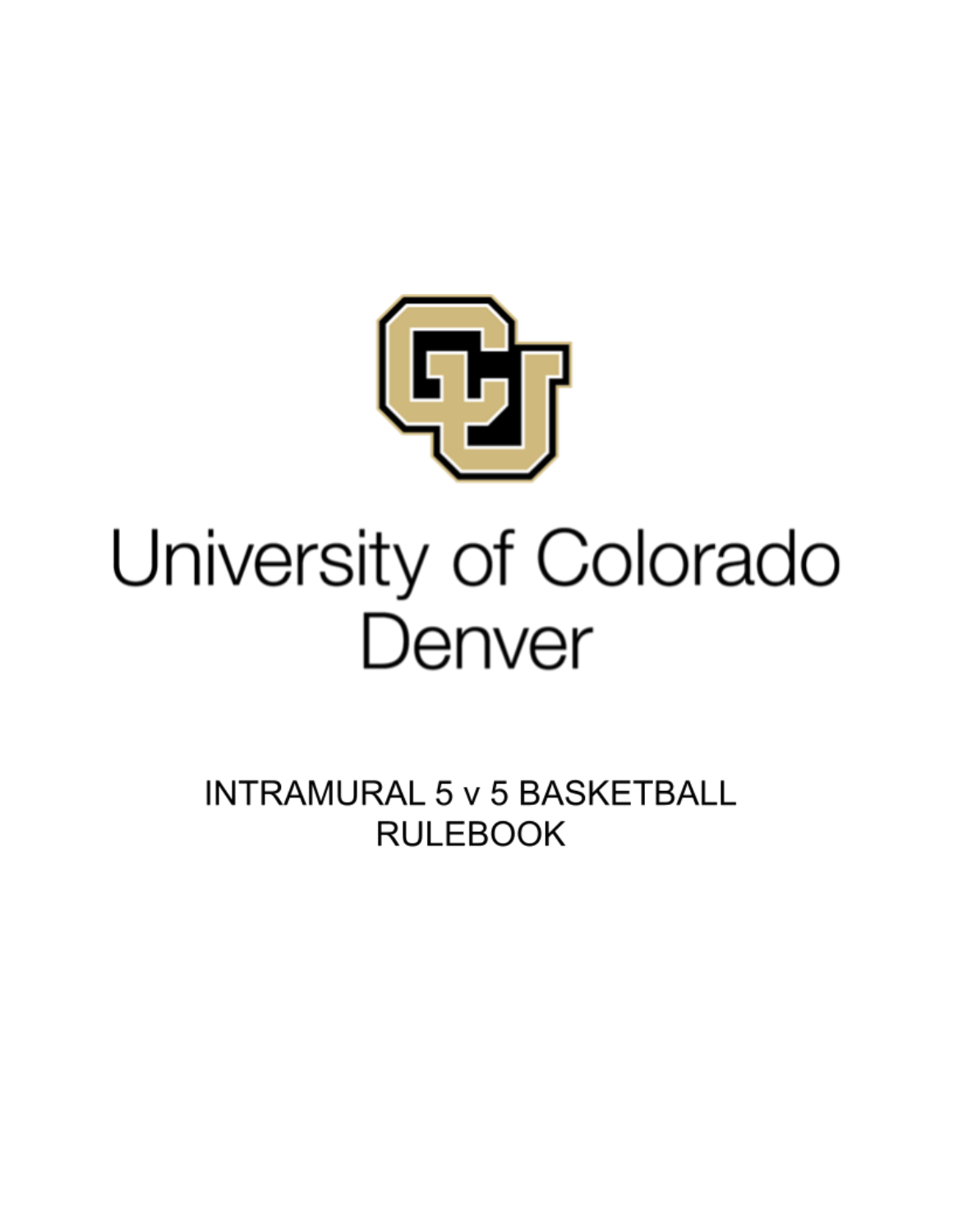- I. Players and Eligibility
	- A. The game shall be played by two teams, each consisting of no more than FIVE (5) players on the court.
	- B. In order to start and continue a game, a team must have at least THREE (3) players present and ready to play.
	- C. There shall be one designated captain per team. The captain shall be the only team member who may approach an official on matters pertaining to the rules.
	- D. Players are NOT allowed to represent more than one team.
	- E. No more than TWO (2) Club Sports athletes from basketball, or a "like" sport, may play on a single team.
- II. Check-In
	- A. All players must present their (1) Lynx Card or (2) CU Denver Wellness Center membership card, along with a photo ID, to the Intramural Sports Supervisor before the game. NO EXCEPTIONS.
	- B. Any player posing as another team member on the roster will be subject to potential forfeiture of the game and disciplinary action from the Competitive Sports Coordinator.
	- C. The game clock will start at game time. If for any reason a team is not present or ready to play, they will be penalized. For every minute a team is late, 2 points will be awarded to the opposing team. After ten minutes, the game will be called and a final score of 20-0 will be recorded. A forfeit is an automatic sportsmanship rating of 1.0.
- III. Players and Equipment
	- A. No jewelry will be allowed during the game! This includes, but is not limited to: earrings, rings, necklaces, bracelets, rubber bands, recreational fitness watches or monitors and metal barrettes.
	- B. If a player elects to keep their jewelry on, it must be completely covered, prior to game time, with a bandage or athletic tape. This applies to piercings and other non-removable pieces. The Wellness Center WILL NOT provide bandages or tape to cover up jewelry. Any covered jewelry must be flesh with skin and cannot protrude out.
	- C. Medic alert jewelry must be taped down before game time.
	- D. Final calls on jewelry will be made by Intramural Sports Staff.
	- E. No hats, bandanas, or headbands with an exposed knot.
	- F. No hooded sweatshirts.
	- G. Jeans and cut-offs are not allowed.
	- H. No cut-off shirts or tank tops. Shirts with sleeves must be worn when utilizing our intramural jerseys.
	- I. All participants must wear shoes. Shoes must be athletic, non-marking, closed-toed shoes. Cleats and boots are NOT permitted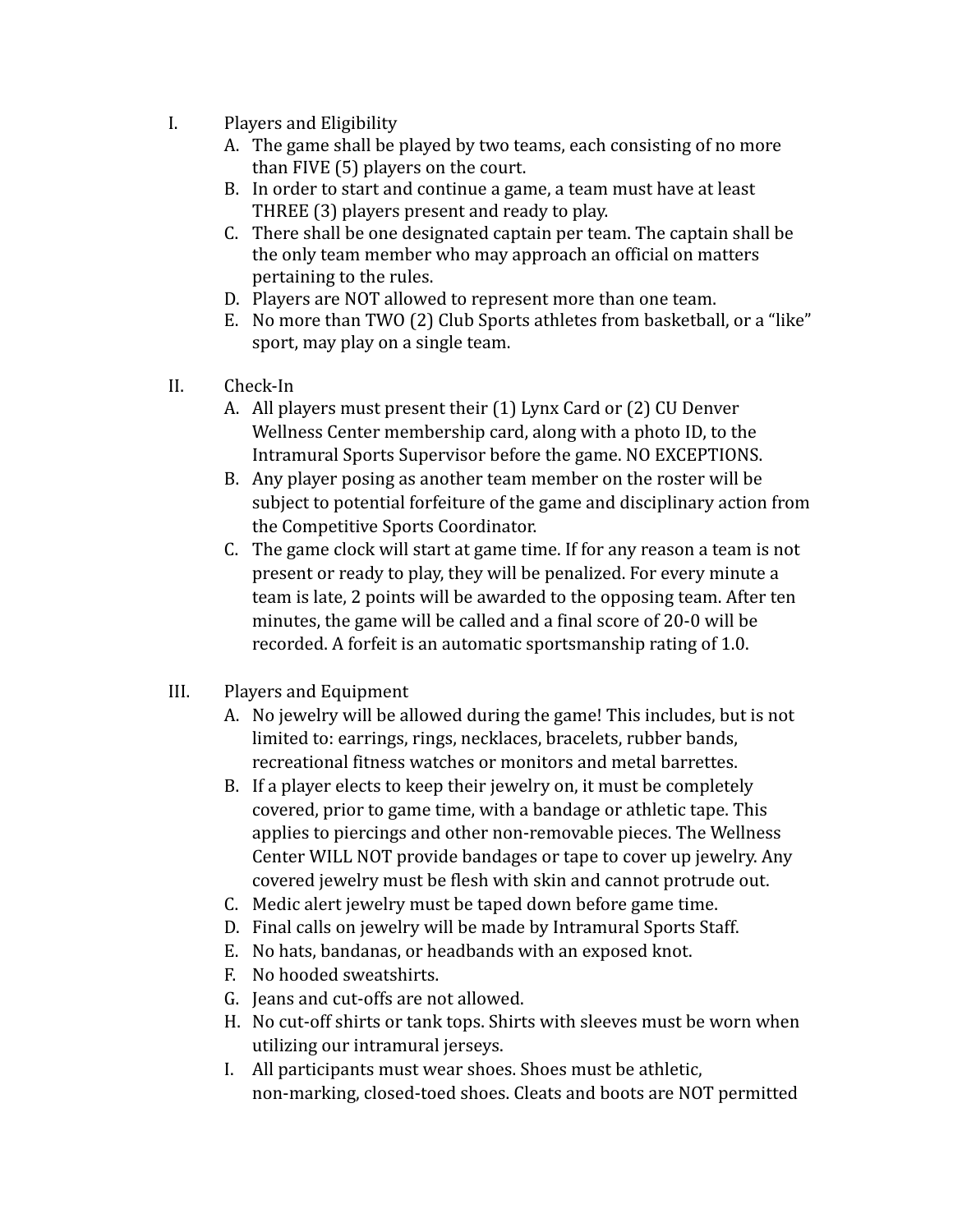for play on our indoor courts. Five-finger shoes are not considered athletic shoes.

- IV. Pre-Game
	- A. The referees will call the captain of each team in for a meeting before the game starts. The meeting will go over some rules and policies as a reminder for teams and answer any questions the captain or team may have.
- V. Game Play
	- A. **TIME**: A game consists of two-20 minute halves. The clock will stop ONLY during the last two (2) minutes of the second half and for all time-outs. Half-time will be three (3) minutes unless otherwise determined by Intramural Sports staff.
	- B. **STARTING THE GAME**: A tip-off is used to start the game and any extra periods. The alternating possession rule is used for all other jump balls to determine team possession.
	- C. **TIME-OUTS**: Each team is limited to one timeout per half. Each timeout is 30 seconds in length. Requests for timeouts shall be signaled by any player in possession of the ball or when ball is out of bounds. Additional timeouts will be given for overtime during the post-season.
	- D. **OVERTIME**: There is no overtime during the regular season. Overtime comes into play during post-season. After regulation period, one additional overtime period will played. Each overtime period is two (2) minutes. If the score remains tied after the first overtime period, an additional overtime period will be played until a winner is declared. A tip-off will be used to start the overtime period. All players' fouls will carry over, free throws will be awarded and the clock will be stopped with all dead balls.
	- E. **JUMP BALLS**: Any two (2) opponents may jump the ball at the center circle at the beginning of the game or overtime periods. In all other jump ball situations, teams will alternate taking the ball out of bounds at the spot nearest to where the jump ball occurs. The team not obtaining control of at the initial jump ball will be awarded the next possession.
	- F. **SCORING**:
		- i. 3 points: A player must be leaving the floor from a spot entirely behind the 3-point line (the farthest line marked; at 20 feet, 9 inches)
		- ii. 2 points: All other field goals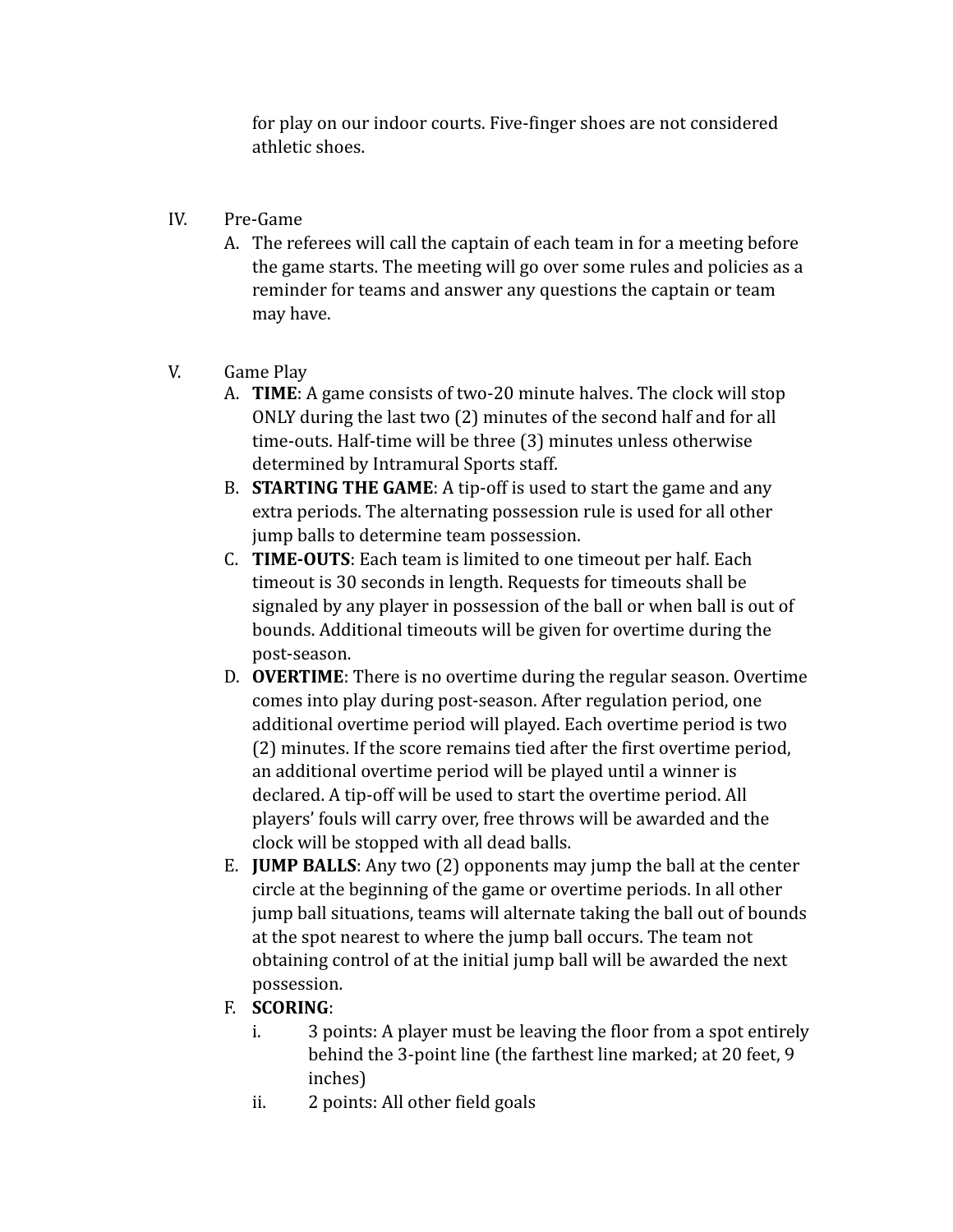- iii. 1 point: Free throw
- iv. Do NOT hang on the rim.
- G. **MERCY RULE**: The game will be ended before time expires when:
	- i. A team has a 50 point lead at any time during the second half
	- ii. A team has 30 point lead with five (5) minutes or less remaining in the game
	- iii. A team has a 20 point lead with two minutes or less remaining in the game
- H. **SUBSTITUTIONS**: Substitutes must report to the scorekeeper first. Substitutes will enter the court only during dead ball situations and after an official motions the substitute onto the court.
- VI. Fouls and Free Throws
	- A. A player will be disqualified (foul out) when he/she has accumulated five (5) fouls (any combination of personal or technical.)
	- B. One (1) free throw will be awarded for a player fouled out in the act of shooting and the two or three-point try is successful.
	- C. Two (2) free throws will be awarded for a player fouled in the act of shooting whose two-point try is unsuccessful. Three (3) free throws will be awarded for an unsuccessful attempt beyond the three-point line.
	- D. All technical fouls, intentional fouls, and flagrant fouls will result in two shots plus the ball (except double technical fouls which will result in a jump ball situation.) Technical fouls count as personal fouls. The only case that a technical foul is not considered a personal foul is if a double technical foul occurs.
	- E. Bonus free throws (one-and-one) for each common foul (except player control) will be awarded on the offending team's  $7<sup>th</sup>$  personal foul during each half. Two (2) free throws will be awarded for every foul on or after the  $10<sup>th</sup>$  team foul of each half.
	- F. Three behavioral technical fouls committed by one team in a game will result in the immediate forfeiture and end of that game. Additional sanctions may be imposed.
	- G. Two behavioral technical fouls, or 1 behavioral flagrant foul committed by one player in one game will result in that player being ejected from that game, plus a behavioral suspension of a period to be determined by the Assistant Director of Competitive Sports.
	- H. On all free throw attempts (not the first of a two-shot sequence), offensive (excluding the shooter) and defensive players may enter the lane when the free throw attempt has been released.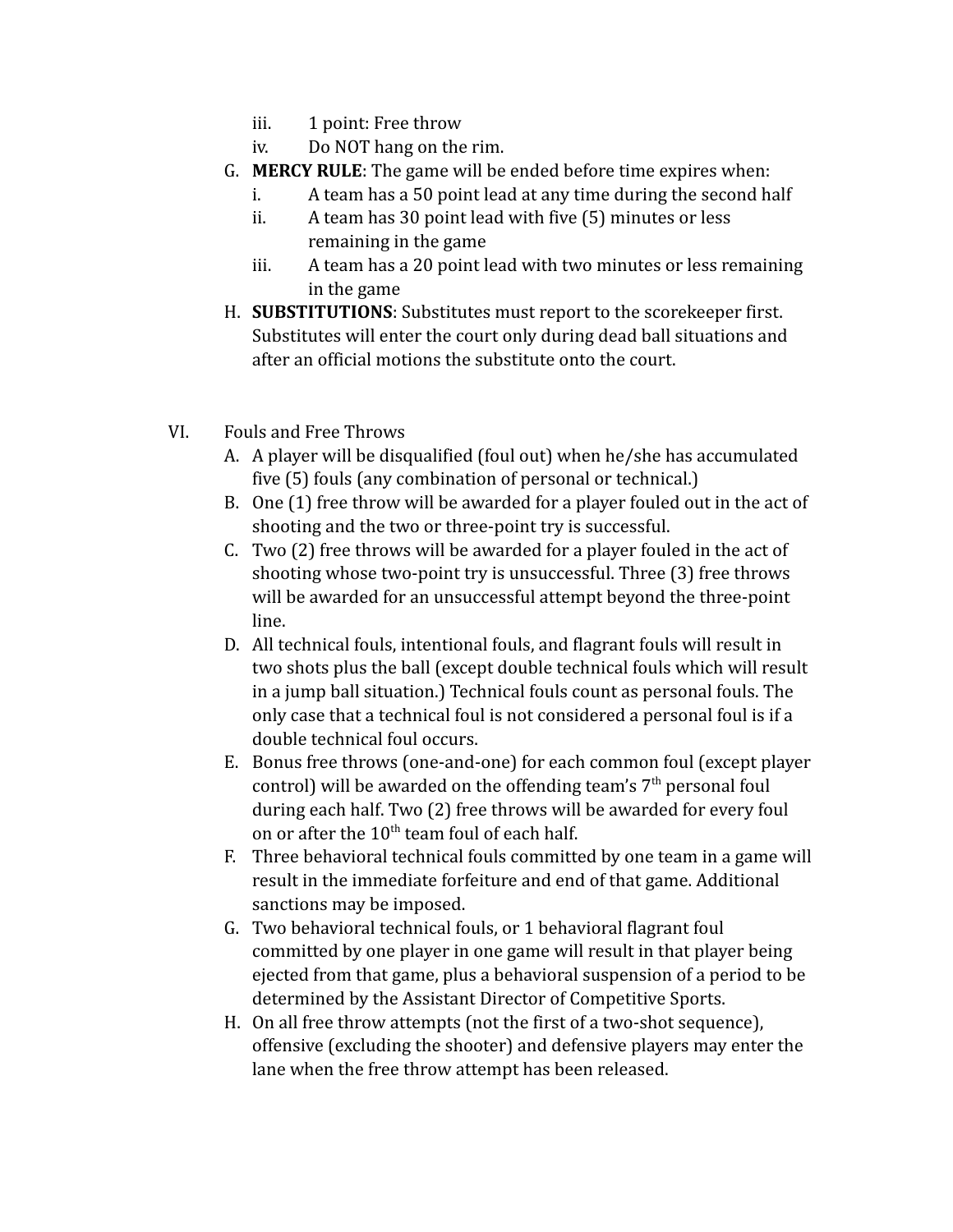- I. A maximum of 3 players are allowed along each side of the lane during a free throw, occupying the top 3 spots.
- J. No free throws will be awarded for the following:
	- i. Each common foul before the bonus rule is in effect
	- ii. A double foul
	- iii. A player control foul
	- iv. A double technical foul
- K. Only Captains may address the Intramural Staff on matters of interpretation and discussion.
- VII. Special Foul Situations

## A. **Double Foul and Simultaneous Fouls:**

- i. A double personal/technical foul is a situation in which two (2) opponents commit personal/technical fouls against each other at approximately the same time.
- ii. A simultaneous personal/technical foul is a situation in which there is a foul by both teams at approximately the same time, but are not committed by opponents against each other.
- iii. In the case of a double personal, double technical, or simultaneous foul, fouls are recorded, no free throws are awarded, and play resumes at the point of interruption—no alternating possession.
- B. **Intentional Foul:** A personal or technical foul designed to stop or keep the clock from starting, to neutralize an opponent's obvious advantageous position, and contact away from the ball or when not playing the ball.
- C. **Technical Foul:** A foul by a non-player, non-contact foul by a player; an intentional or flagrant contact foul while the ball is dead. Slapping either backboard or grabbing the rim is a technical foul. Exception: a player may grab the rim to prevent injury.
- D. Any individual having been assessed 2 technical fouls as a result of unsportsmanlike actions will be ejected from the game. In addition, any team receiving 3 technical fouls as a result of unsportsmanlike action will immediately forfeit the game.
- E. **Flagrant Foul:** May be a personal or technical foul of a violent or savage nature or a technical non-contact foul, which displays unacceptable conduct. If a flagrant foul occurs, the player is ejected from the game.
- **F. Player-Control & Team-Control Fouls:**
	- i. A player-control foul is a common foul committed by a player while he/she is in control of the ball or by an airborne shooter.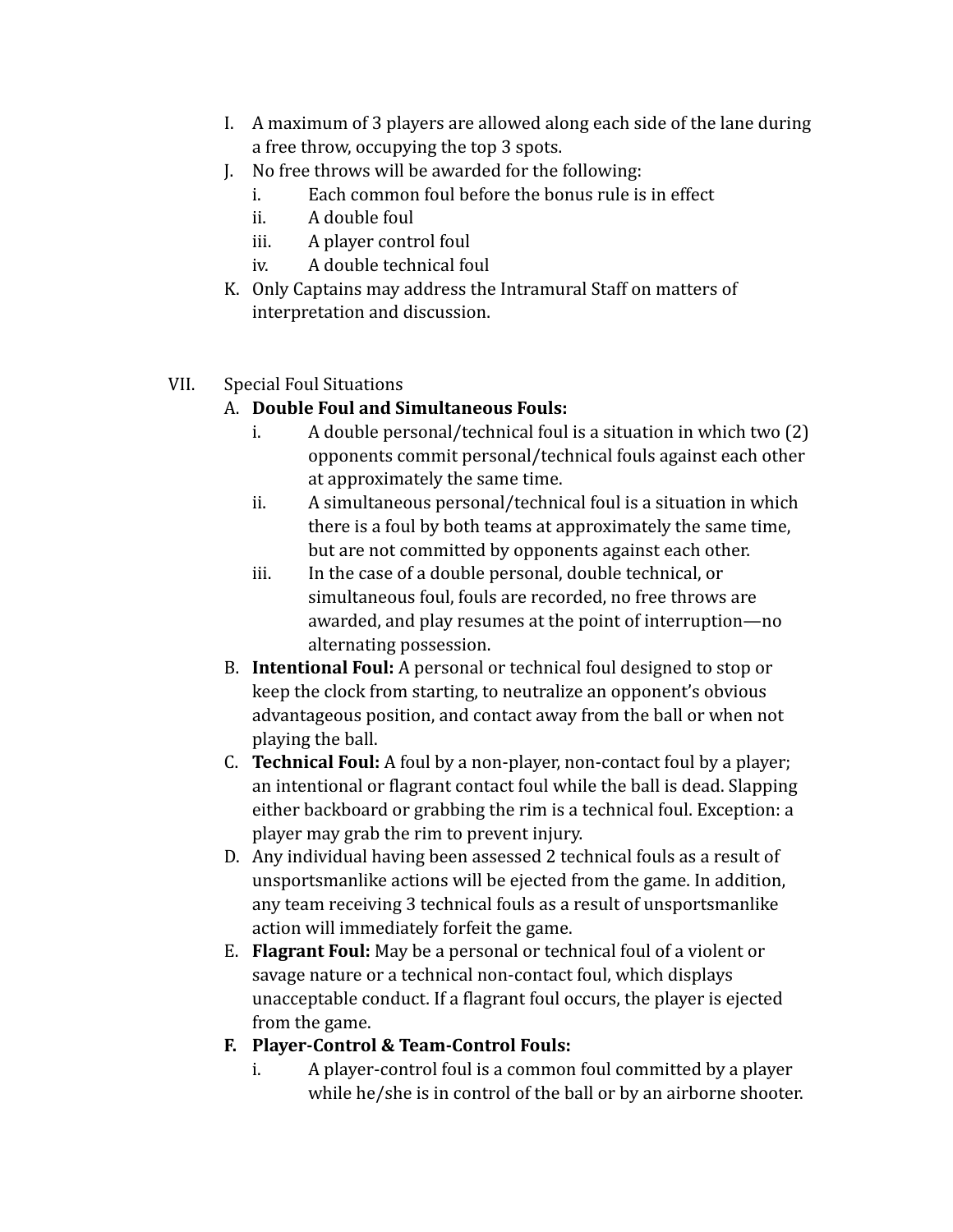- ii. A team-control foul is a common foul committed by a member of the team that has possession of the ball.
- iii. When a player-control or team-control foul is committed, no points can be scored; no free throws will be awarded; the ball will be awarded to the offended team at a spot nearest to where the foul occurred.

## VIII. Violations

- A. **Back-court:** Teams may not be in continuous control of a ball in their backcourt for 10 seconds. Once the ball has been established across the half-court line (both feet and the ball), it is a violation to cross back over into the back-court. Penalty: Turnover.
- B. **Three Seconds:** An offensive player cannot be inside of or in contact with the free throw lane (known as the key) for more than three seconds while the ball is in his/her team's front-court. Penalty: Turnover.
- C. **Kicking:** Kicking the ball is a violation only when it is an intentional act; accidentally striking the ball with the foot or leg is not a violation.
- D. **Elbowing:** Swinging of the elbows while in possession of the ball without pivoting either foot will result in a turnover.
- E. **Throw-In:**
	- i. The thrower shall not leave the designated throw-in spot until the ball has crossed the plane of the boundary. Penalty: Turnover.
	- ii. The thrower must pass the ball into the court within five seconds of the start of a throw-in. Penalty: Turnover.
	- iii. The thrower may step on but not over the sideline.
	- iv. The opponent of the thrower cannot cross the end line or its imaginary plane. This is a delay of game. The team should be warned on the first offense and then penalized with a technical foul on each subsequent offense. The opponent of the thrower cannot reach through the throw-in boundary plane and touch or dislodge the ball. Penalty: Technical Foul.
	- v. The opponent of the thrower cannot reach through the throw-in boundary plane and foul the thrower. Penalty: Intentional Foul.

## IX. Sportsmanship

A. No player or substitute shall act in a manner that is seen as poor sportsmanship by an official.